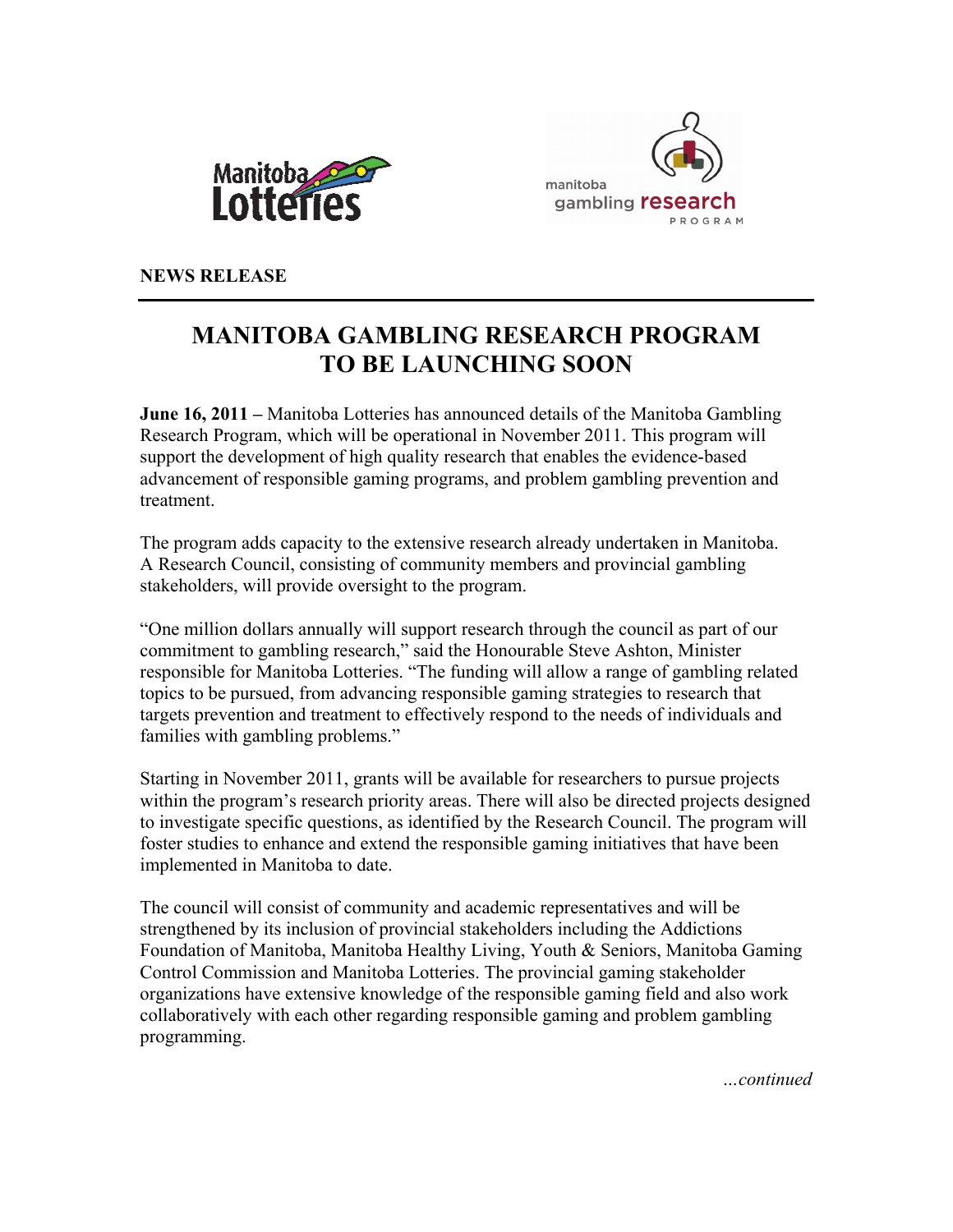Linda Taylor was announced as Chairperson for the Research Council by Minister Ashton. Ms Taylor has a master's degree in sociology and has worked primarily in social services. She has served on a variety of boards including six years on the College of Physicians and Surgeons of Manitoba Complaints Committee. She was on the founding boards of Abinochi Mino-Ayawin at the Aboriginal Centre, the Manitoba Council of Administrative Tribunals, and the Women's Health Clinic where she was Chair for three years. Most recently she served as Chair of the License Suspension Appeal Board.

The structure of research agencies in other jurisdictions was studied in order to develop the Manitoba Gambling Research Program. Other models reviewed include the Ontario Problem Gambling Research Centre, the Alberta Gaming Research Institute and Gambling Research Australia, in addition to health-related research models such as the Manitoba Health Research Council. Consultation was also held with the Responsible Gambling Council (Toronto) and Factz Research.

The program will be financially supported and administered by Manitoba Lotteries.

- 30 -

### **Backgrounder Attached**

#### **For more information, please contact:**

Bev Mehmel Director, Corporate Social Responsibility Manitoba Lotteries [mehmelb@mlc.mb.ca](mailto:mehmelb@mlc.mb.ca) (204) 957-2500 ext. 2691

#### **Research Council Members**

**Linda Taylor**  Chairperson

**David Hodgins, PhD**  Academic Member

**Anastasia Sych-Yereniuk**  Member

**Leah Gazan**  Member

**Elizabeth Stephenson**  Manitoba Gaming Control Commission

**Yvonne Block**  Addictions Foundation of Manitoba

**Tina Leclair**  Manitoba Healthy Living, Youth & Seniors

**Susan Olynik**  Manitoba Lotteries